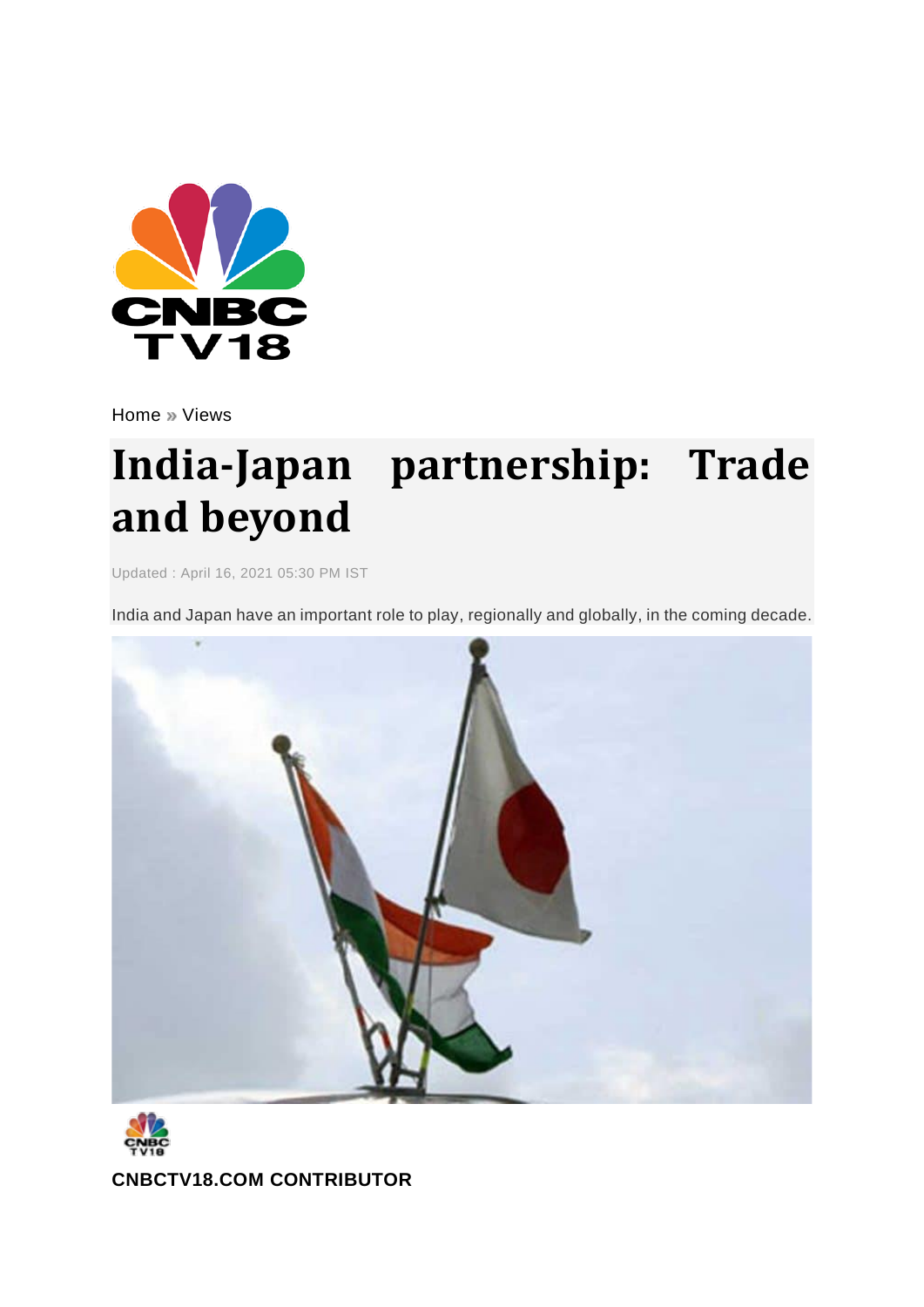#### [@CNBCTV18Live](https://twitter.com/CNBCTV18Live) **Share**

Asian heavyweights India and Japan are strategic partners with a common interest of promoting peace, security, stability, and prosperity in the world and especially in the Indo-Pacific region. India and Japan share essential values such as political liberalism, the market economy, the rule of law and democracy.

Over the years, Japan has been one of the most important economic partners for India's development. It has been extending bilateral loan and grant assistance to India since 1958 and is the largest bilateral donor for India. Japan's Official Development Assistance (ODA) supports India's efforts for accelerated economic development particularly in priority areas like power, transportation, environmental projects, and projects related to basic human needs. The Delhi Metro is a shining example of successful India- Japan cooperation through the utilisation of Japan's ODA. More recent illustrations of this cooperation are—the Mumbai-Ahmedabad High-Speed Rail, the Western Dedicated Freight Corridor (DFC), the Delhi-Mumbai Industrial Corridor with twelve industrial townships, the Chennai-Bengaluru Industrial Corridor (CBIC) etc. All these megaprojects on the anvil are poised to transform India in the next decade. Japan's ODA commitment in FY 2018-19 was at the historic highest amount of JPY 537.4 billion.

## **India- Japan trade**

The India-Japan Comprehensive Economic Partnership Agreement (CEPA) signed on February 16, 2011, aimed at eliminating tariffs on 90 percent of Japanese exports to India, such as auto parts and electric appliances, and 97 percent of imports from India, including agricultural and fisheries products, until 2021. The CEPA with Japan is among the most comprehensive trade agreements that India has entered with any country. However, post the signing of CEPA, even as trade between India and Japan grew from US\$ 13.1 billion in 2010 to 17.6 billion in 2019, India's exports to Japan have remained at the same level in 2019, as they were in 2010.

In fact, India's exports which witnessed growth during the period 2011-13, and peaked at US\$ 7.3 billion in 2013, have since then declined to the pre-CEPA levels. India's major exports to Japan comprise petroleum products, followed by organic chemicals, fish and aquatic invertebrates, natural or cultured pearls, precious or semi-precious stones and machinery and mechanical appliances. Imports, on the other hand, have increased by around 53% from US\$ 8.3 billion in 2010 to US\$ 12.7 billion in 2019. India's top import items from Japan are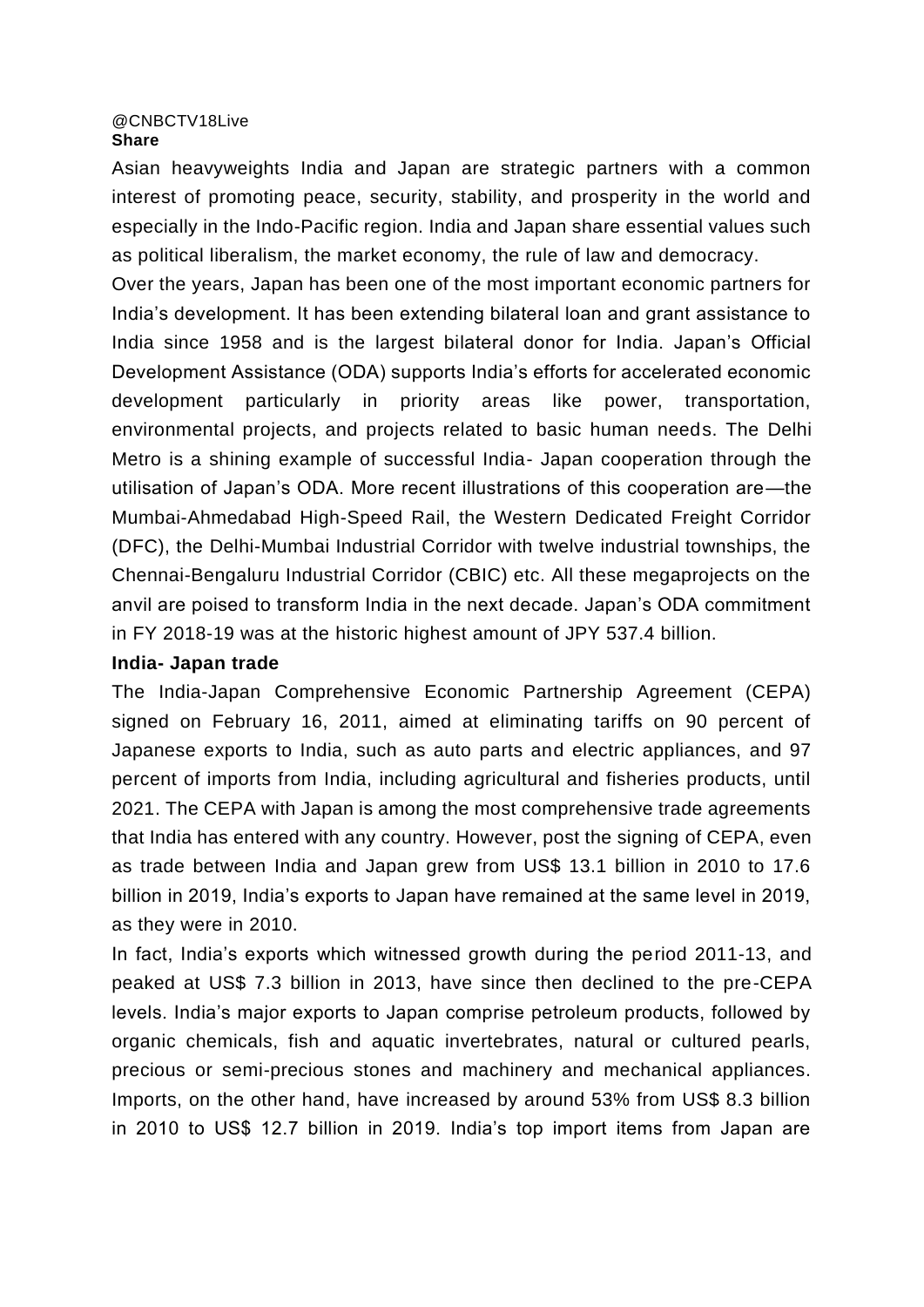machinery and mechanical appliances, followed by electronics, iron and steel, plastics, and copper and its articles.

Consequently, India has been persistently running a trade deficit with Japan, which has worsened by more than two-fold from US\$ 3.5 billion in 2009 to US\$ 7.9 billion in 2019. Reflecting the sharp rise in imports from Japan, sectors which present the largest trade deficit for India in 2019 are machinery (deficit of over US\$ 3 billion), electrical and electronic equipment (deficit of around US\$ 1.2 billion), iron and steel, plastics, copper and its products etc. Thus, even though the total trade between both countries has almost doubled in the last 12 years, the widening trade deficit is a matter of concern for the long-term sustainability of bilateral trade relations.

# **India's export potential**

It is important to note that, among the major items in Japan's import basket, India has achieved a relatively healthy share (of more than 3 percent) in Japan's global imports of only three product categories viz organic chemicals, natural or cultured pearls, precious or semi-precious stones, and fish and other aquatic invertebrates. However, in the case of the other leading items in Japan's import basket, India's share is still marginal. India has an untapped export potential of US\$ 3.2 billion with Japan. There is significant potential for India's exports in categories such as mineral fuels and oils, electrical machinery and equipment, machinery and mechanical appliances, optical, photographic equipment, pharmaceutical products, articles of apparel and clothing, etc, according to an India Exim Bank research.

### **Reviewing the CEPA**

Taking note of the lopsided growth in trade, India has recently called for reviewing CEPAs with both South Korea and Japan, in order to check the increasing trade deficit with these countries. While India has already completed eight rounds of negotiations with South Korea for reviewing the CEPA, discussions with Japan for a revision are going on.

Indian exports to Japan are presently affected by a number of issues, which include both tariff, and Non-tariff Barriers like Technical Barriers to Trade (TBT) and Sanitary and Phytosanitary Measures (SPS). An India Exim Bank study titled "Study on Non-Tariff Measures" points out that in Japan, the average tariff on products of export interest to India are 7 percent, which is higher than the simple average (4 percent) of the tariff of the country as a whole. This is despite the fact that India has a CEPA with Japan.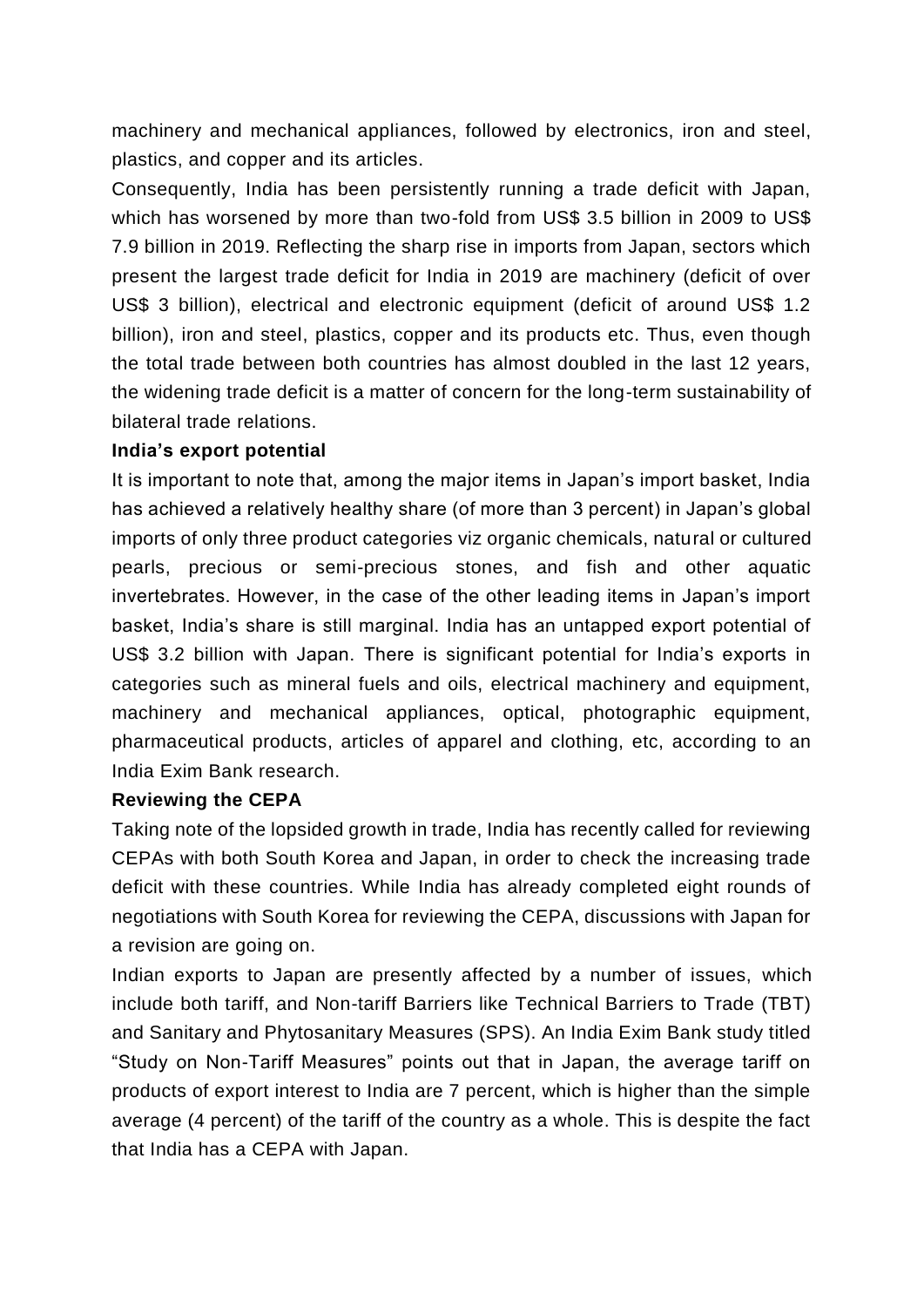Tariffs on products of Indian interest for exports to Japan like dairy products, cereals and preparations, rice, leather and footwear are very high. Thus, in the subsequent CEPA review negotiations, India can seek for tariffs reduction in these product categories. Other higher tariffs are imposed on clothing and some food products, and hence may also be reconsidered in the negotiations. In order to achieve a target of US\$ 5 trillion economy, India should aim to increase its exports to US\$ 1 trillion. In this direction, it is imperative for India to utilise its trade agreements to its maximum advantage.

### **Beyond bilateral trade**

However, the potential for India and Japan's relation extends beyond the sphere of bilateral trade and investments. India and Japan have aimed at coordinating India's "Act East" policy and Japan's vision of a free and open Indo-Pacific. Thus, post the 2016 India-Japan summit, the leaders of the two countries had expressed their intention to "work jointly and cooperatively with the international community to promote the development of industrial corridors and industrial network in Asia and Africa". This had given birth to the idea of the Asia-Africa Growth Corridor (AAGC), which is a megaregional program aimed at improving ties between Asia and Africa, bringing economic prosperity and encouraging sustainable development by building institutional and industrial corridors and networks for capacity enhancement, encouraging free and seamless movement of people, trade & investment, energy and enhancing partnership for infrastructure.

India has put in place important policy measures as also institutional frameworks to create an enabling trade and business environment with Asia and Africa. But since India itself is a developing country, it faces the challenges of resource constraint for developing large-scale inter-continental infrastructure. On the other hand, Japan's complementary role in Africa is through its strong Official Development Assistance (ODA) programme in the continent.

A 2017 Japan External Trade Organization (JETRO) survey had shown that Japanese companies operating in India have a significant interest in the African market, which they see as the most significant future destination. India could be a good springboard for Japanese companies to enter the African market because it is geographically closer to Africa, enjoys strong historic and cultural ties with the continent with its business and diaspora networks, and shares similar market characteristics and product needs.

Therefore, as a common partner of Asian and African countries, India is positioned to play a crucial role in the AAGC. In doing this, India stands to improve its own integration into the global value chains of production. Thus, both India and Japan